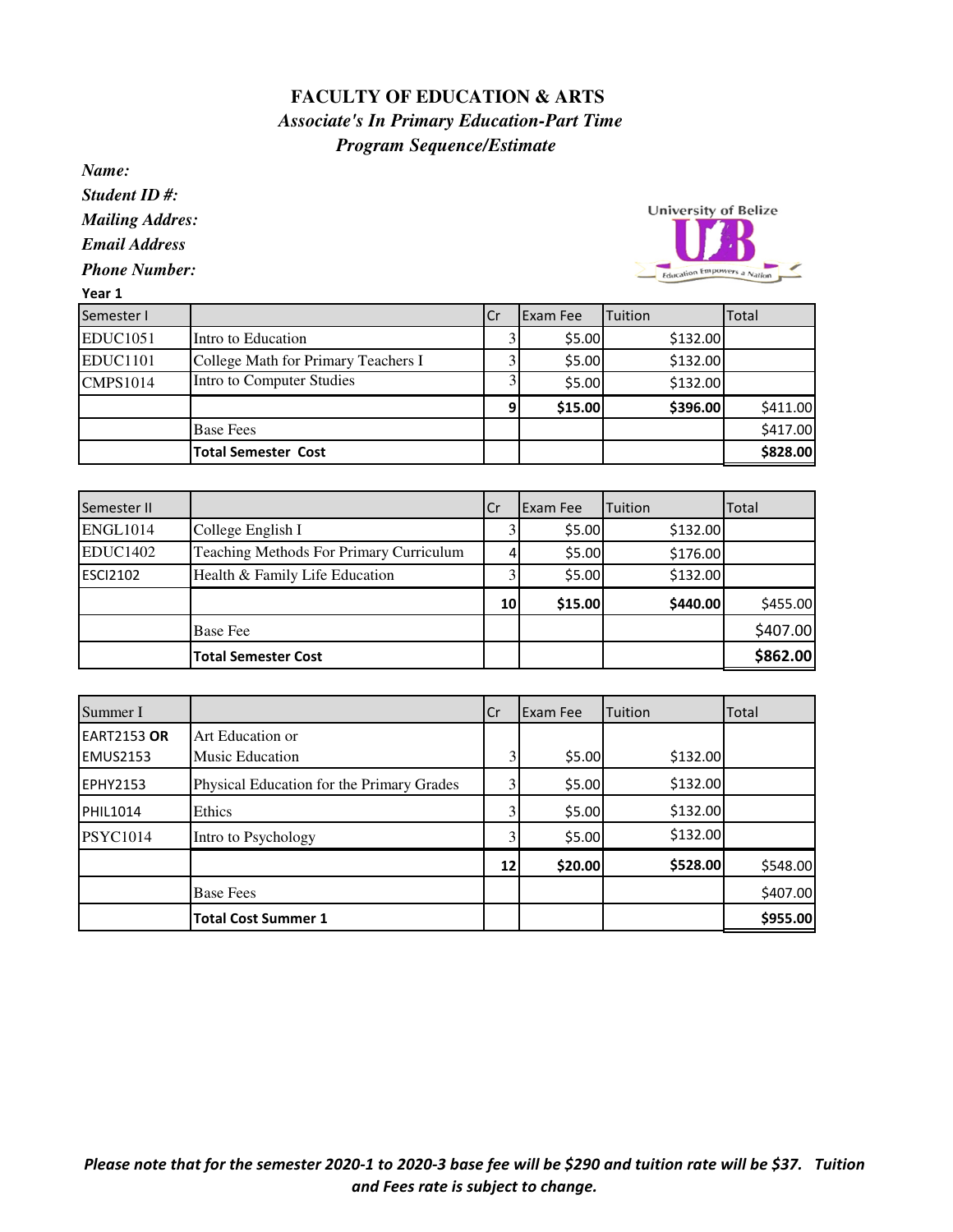| <b>YEAR 2</b>   |                                        |    |          |          |              |
|-----------------|----------------------------------------|----|----------|----------|--------------|
| Semester I      |                                        | Cr | Exam Fee | Tuition  | Total        |
| <b>EDUC2151</b> | Managing the Regular & Multi-grade     |    |          |          |              |
|                 | Classroom                              | 3  | \$5.00   | \$132.00 |              |
| <b>LING1152</b> | Fundamentals of Linguistics            | 3  | \$5.00   | \$132.00 |              |
| <b>ESCI1151</b> | Science for Primary School Teachers    | 3  | \$5.00   | \$132.00 |              |
|                 |                                        | 9  | \$15.00  | \$396.00 | \$411.00     |
|                 | <b>Base Fees</b>                       |    |          |          | \$417.00     |
|                 | <b>Total Semester Cost</b>             |    |          |          | \$828.00     |
|                 |                                        |    |          |          |              |
| Semester II     |                                        | Cr | Exam Fee | Tuition  | Total        |
| <b>EDUC1252</b> | The Nature of the Learner              | 4  | \$5.00   | \$176.00 |              |
| <b>EMAT1152</b> | College Math for Primary Teachers II   | 3  | \$5.00   | \$132.00 |              |
|                 | Science Concepts & Methods for Primary |    |          |          |              |
| <b>ESCI2152</b> | <b>School Teachers</b>                 | 3  | \$5.00   | \$132.00 |              |
|                 |                                        | 10 | \$15.00  | \$440.00 | \$455.00     |
|                 | <b>Base Fee</b>                        |    |          |          | \$407.00     |
|                 | <b>Total Semester Cost</b>             |    |          |          | \$862.00     |
|                 |                                        |    |          |          |              |
| Summer 2        |                                        | Cr | Exam Fee | Tuition  | <b>Total</b> |
| <b>ENGL1025</b> | College English II                     | 3  | \$5.00   | \$132.00 |              |
| <b>SPAN2015</b> | Intermediate Spanish                   | 3  | \$5.00   | \$132.00 |              |
| <b>HIST1014</b> | Intro to Belizean History              | 3  | \$5.00   | \$132.00 |              |
| <b>MGMT1014</b> | <b>Fundamentals of Management</b>      | 3  | \$5.00   | \$132.00 |              |
|                 |                                        | 12 | \$20.00  | \$528.00 | \$548.00     |

|                      | <b>Base Fees</b>                        |     |                 |          | \$407.00 |
|----------------------|-----------------------------------------|-----|-----------------|----------|----------|
|                      | <b>Total Cost Summer 1</b>              |     |                 |          | \$955.00 |
| Year 3               |                                         |     |                 |          |          |
| Semester I           |                                         | .Cr | <b>Exam Fee</b> | Tuition  | Total    |
|                      | Math Concepts & Methods for the Primary |     |                 |          |          |
| EMAT2151 EDUGrades 1 |                                         | 4   | \$5.00          | \$176.00 |          |
|                      | Language Methods for Primary School     |     |                 |          |          |
| <b>EENG2151</b>      | Teachers I                              | 3   | \$5.00          | \$132.00 |          |
| <b>EDUC2501</b>      | <b>Teaching Practicum I</b>             |     | \$5.00          | \$44.00  |          |

Base Fees **below that the set of the set of the set of the set of the set of the set of the set of the set of the set of the set of the set of the set of the set of the set of the set of the set of the set of the set of th** Total Semester Cost **1** | | | | | | | | | | | | \$784.00

 $8 \mid$  \$15.00 \$352.00 \$367.00